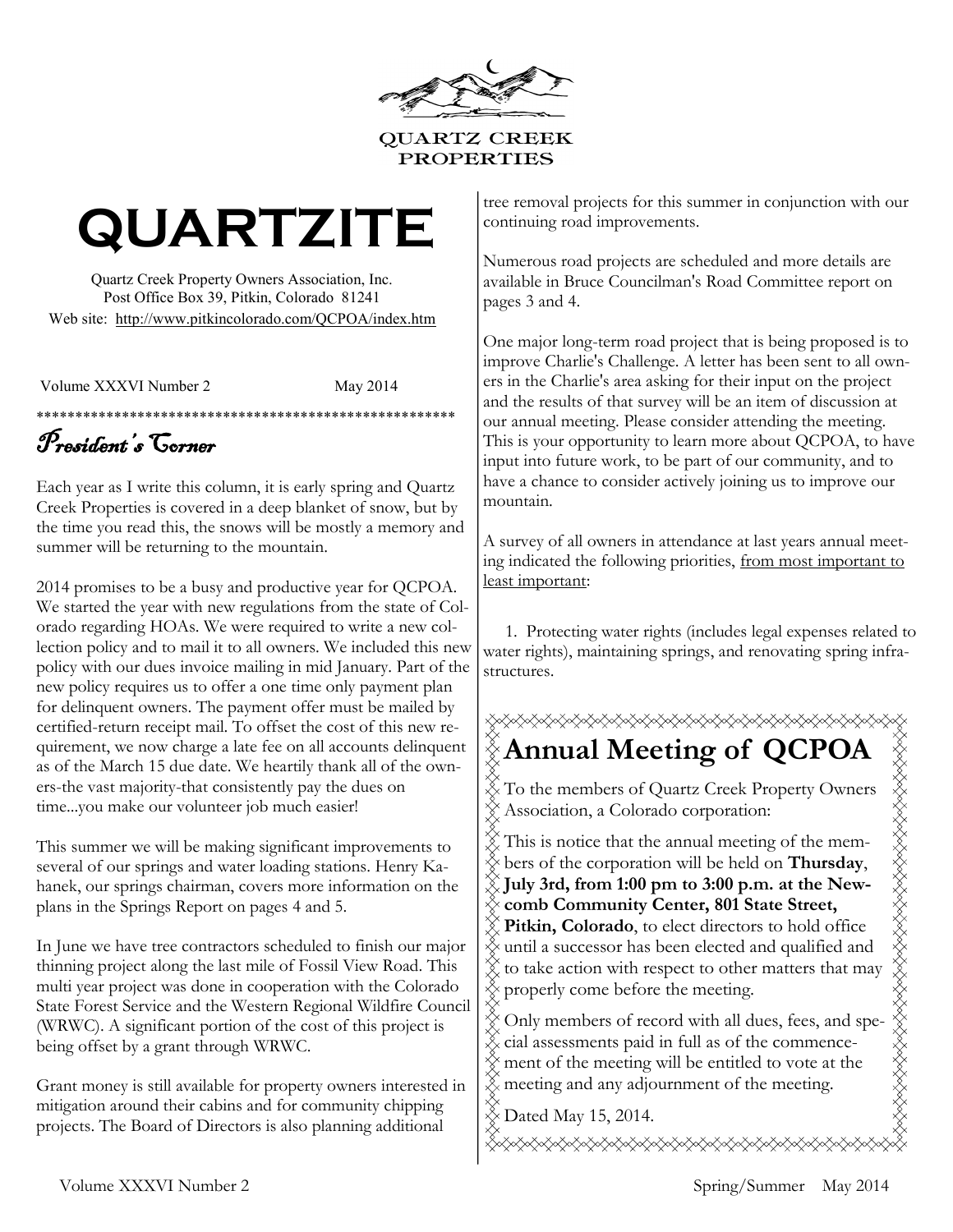

<span id="page-1-0"></span> 2. Improving and maintaining the **major Public Access Roads** for emergency vehicle access, owners egress, and increased fire safety (utilizing matching grant money when possible). Includes tree removal, some tree thinning, and road widening, grading, road base material.

 3. Legal expenses-legal fees related to protecting Association and owner rights, protecting road easements, and collecting unpaid dues.

 4. Funding the Pond Reserve Fund annually. The reserve fund is to provide funds for a future dredging of the pond that will be state mandated when the silt reaches a certain depth.

5. Trash service (dumpsters at the main entrance)

 6. Improve and maintain the **lesser used Public Access Roads**. Includes tree removal, road widening, grading, and some road base material.

7. Stocking the pond with fish.

 8. Improving road intersection signage on the mountain for emergency responders.

 9. Improve and maintain the **Private Access Roads** (the smaller secondary roads). Includes some tree removal, widening in areas, and grading.

 10. Cattle-maintaining and improving fences to prevent cattle from entering QCP.

The Board is utilizing the results of this priority survey to guide us in our project planning and budget considerations.

#### **Please attend our annual meeting on Thursday July 3 at 1 pm at the Newcomb Community Center in Pitkin.**

Thank you!

Terry Davis President QCPOA **[QCPOA@comcast.net](mailto:QCPOA@comcast.net)**

2013/2014 Board Members

President, Terry Davis **QCPOA@comcast.net** Treasurer, Don McKinney **donrmckinney1@gmail.com** Secretary, Kitty Councilman **bruceandkitty@hotmail.com**

Vice President, Spencer Nicholl **spencer.nicholl@bighornministries.org**

# Board Member Committee Chairs

Roads Chair, Bruce Councilman

 **bruceandkitty@hotmail.com** Records Administrator/Member Liaison, Lucinda Lull **MayorKC@aol.com** Fire Protection/Safety Chair, Spencer Nicholl **spencer.nicholl@bighornministries.org** Architectural/Pre-Construction Chair, Dave Denison

**dd43@verizon.net**

# Non-Board Member Committee Chairs

Quartzite, Editor/Publisher, Nancy Hand **QuartziteQCP@aol.com** Cattle Chair, Bruce Rea Water and Springs Chair, Henry Kahanek Dumpsters/Trash Service, Ken Blackwelder QCPOA Web site, Ethel Coffman Bookkeeper, Jo Darcy \*\*\*\*\*\*\*\*\*\*\*\*\*\*\*\*\*\*\*\*\*\*\*\*\*\*\*\*\*\*\*\*\*\*\*\*\*\*\*\*\*\*\*\*\*\*\*\*\*\*\*\*\*\*\*\*\*\*\*\*\*\*\*\*\*\*\*\*

QCPOA Web site: **[http://www.pitkincolorado.com/QCPOA/index.htm](#page-1-0)** \*\*\*\*\*\*\*\*\*\*\*\*\*\*\*\*\*\*\*\*\*\*\*\*\*\*\*\*\*\*\*\*\*\*\*\*\*\*\*\*\*\*\*\*\*\*\*\*\*\*\*\*\*\*\*\*

Letter From The Editor

If you did not receive an email notice from me about the Winter/Spring edition of the Quartzite in March, please provide Lucinda Lull with your email address so that she can update the QCPOA records. The Winter/Spring edition is an online only edition and can be viewed at the QCPOA Web site.

**ADDITIONALY, IF YOU HAVE ANY CHANGES IN MAILING ADDRESS, EMAIL ADDRESS OR PROPER-TY OWNERSHIP, PLEASE NOTIFY LUCINDA LULL AT MAYORKC@AOL.COM OR ANY BOARD MEM-BER AND PROVIDE YOUR NAME, THE CLAIM NAME AND ANY CHANGES.** 

You may also want to join us on Facebook at the group QCPOA Pitkin Colorado as the best way to keep up-to-date on all things related to QCP.

Thank you, Nancy Hand Editor/Publisher, Quartzite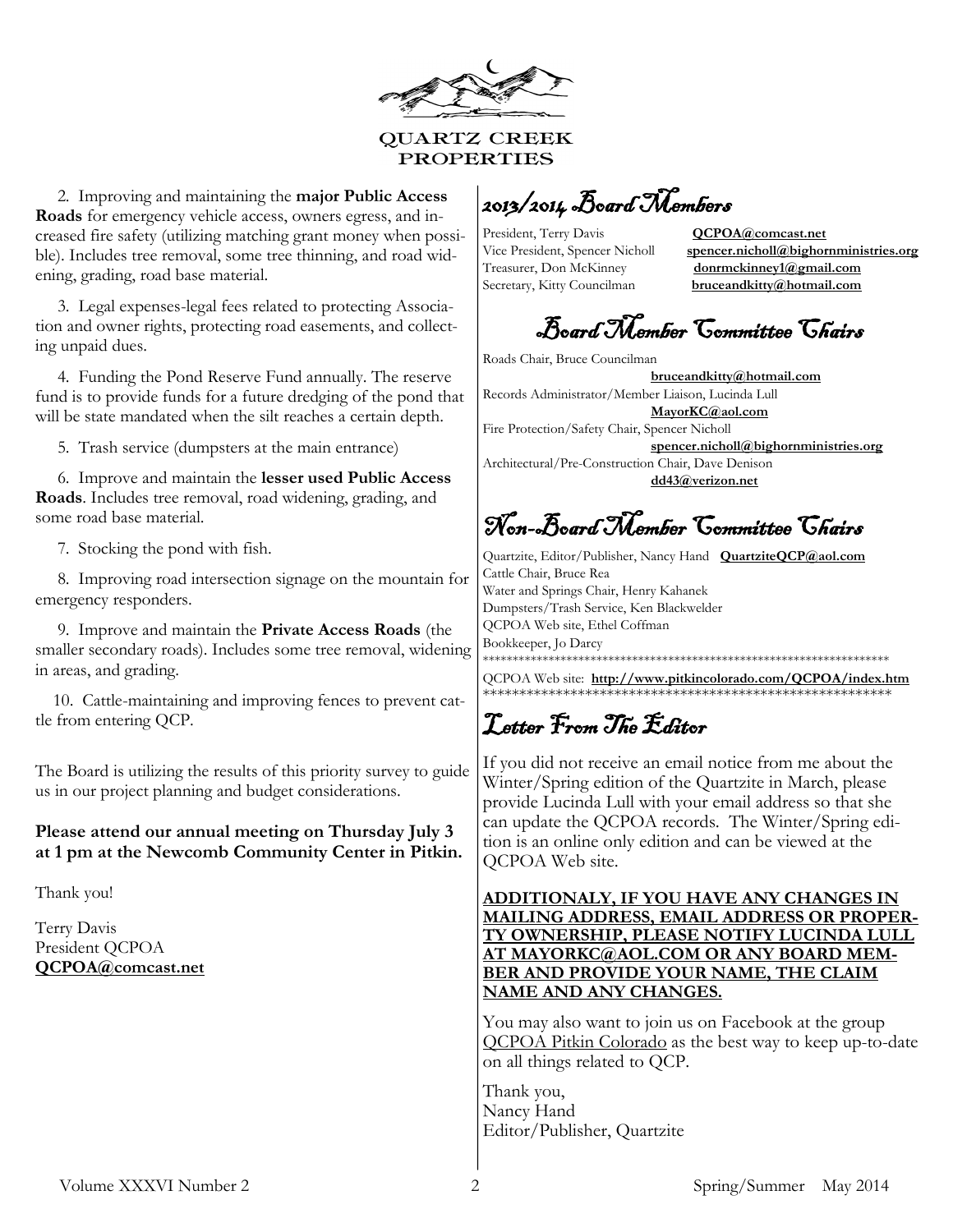

## Fire and Safety

 **-**Reprinted from COEmergency Update

#### **[When Thunder Roars Go Indoors: Colorado Severe](http://feedproxy.google.com/~r/COEmergency/~3/ba9FlXdkCf8/when-thunder-roars-go-indoors-colorado.html?utm_source=feedburner&utm_medium=email)  [Weather Awareness Week](http://feedproxy.google.com/~r/COEmergency/~3/ba9FlXdkCf8/when-thunder-roars-go-indoors-colorado.html?utm_source=feedburner&utm_medium=email)**

Posted: 18 Apr 2014 07:00 AM PDT

Thunderstorms produce some of the most dangerous weather on earth including tornadoes, flash floods, large hail and destructive straight-line winds. However, the most dangerous aspect of thunderstorms in Colorado is usually lightning.

Since 1980, lightning has killed and injured more people in Colorado than any other thunderstorm hazard with an average of three fatalities and 13 injuries each year. These numbers are probably higher as studies indicate that many lightning casualties, especially injuries, are not reported. In 2013, there were no documented lightning fatalities in Colorado. However, 22 people were struck by lightning within the state and all survived.

In addition to producing human casualties lightning also ignites most forest and rangeland fires in the centennial state. Many of these wildfires occur when lightning is generated from thunderstorms which produce little or no rainfall. This type of lightning is commonly referred to as dry lightning.

The safest thing for you to do if you are outside and lightning or thunder begins to occur is to immediately get inside a substantial building such as a house, a store or a church. A hardtopped vehicle such as a car or truck also offer excellent protection from lightning. Once inside a substantial building or hard topped vehicle keep all windows and doors closed and do not touch any metal inside the vehicle. It is then recommended that you wait at least 30 minutes from the last rumble of thunder before returning outside.

A recent lightning safety study has shown that 95 percent of the people who were struck by lightning while outdoors had a nearby substantial building or vehicle nearby. Remember, there is no safe place outdoors when lightning is occurring. Do not seek shelter under picnic shelters, dugouts, porches, tree, carports or tents. These types of structures are not safe when lightning is occurring.

Once inside a substantial building, stay off corded telephones and away from electrical appliances since the electrical discharge can travel along the telephone lines and electrical wires to produce fatal results. Stay away from water such as showers, tubs and sinks. Even indoor swimming pools are not safe when lightning is occurring. It is also recommended that you unplug sensitive electronics such as computers when lightning is expected to occur nearby.

The best defense to protect yourself against a lightning strike is to plan ahead and avoid being caught where you might be vulnerable. Check the weather forecasts prior to venturing out especially if you are heading into the mountains. Plan your outdoor activities for early in the day before thunderstorms typically develop. Stay tuned to NOAA all hazards weather radio and check the national weather service forecasts at **[www.weather.gov.](http://www.weather.gov/)** 

It is very important that all sports leagues and other outdoor groups have a lightning response plan that is understood and consistently applied for the safety of the participants. Part of the plan would include a designated weather watcher at each outdoor event with the authority to postpone or cancel the event due to the threat of lightning.

Remember, if thunderstorms threaten seek shelter in a substantial building or in an enclosed metal roof vehicle.

For more information on lightning safety please check out the web site **[www.lightningsafety.noaa.gov.](http://www.lightningsafety.noaa.gov/)** 

For more information about lightning in Colorado please go to the Colorado lightning resource webpage at **[www.weather.gov/pub/ltg.php.](http://www.weather.gov/pub/ltg.php)** 

Roads Report By Bruce Councilman

### **The following Roads Report is reprinted from the Winter/Spring Quartzite:**

2013 was a relatively productive year for road work and fire mitigation. Without the help of our wonderful volunteers, we simply could not have made it all happen. Our volunteer team including most of our Board members provided assistance with everything from installing the new road signs to tree cutting and chipping on the association-owned Paleozoic 5 property.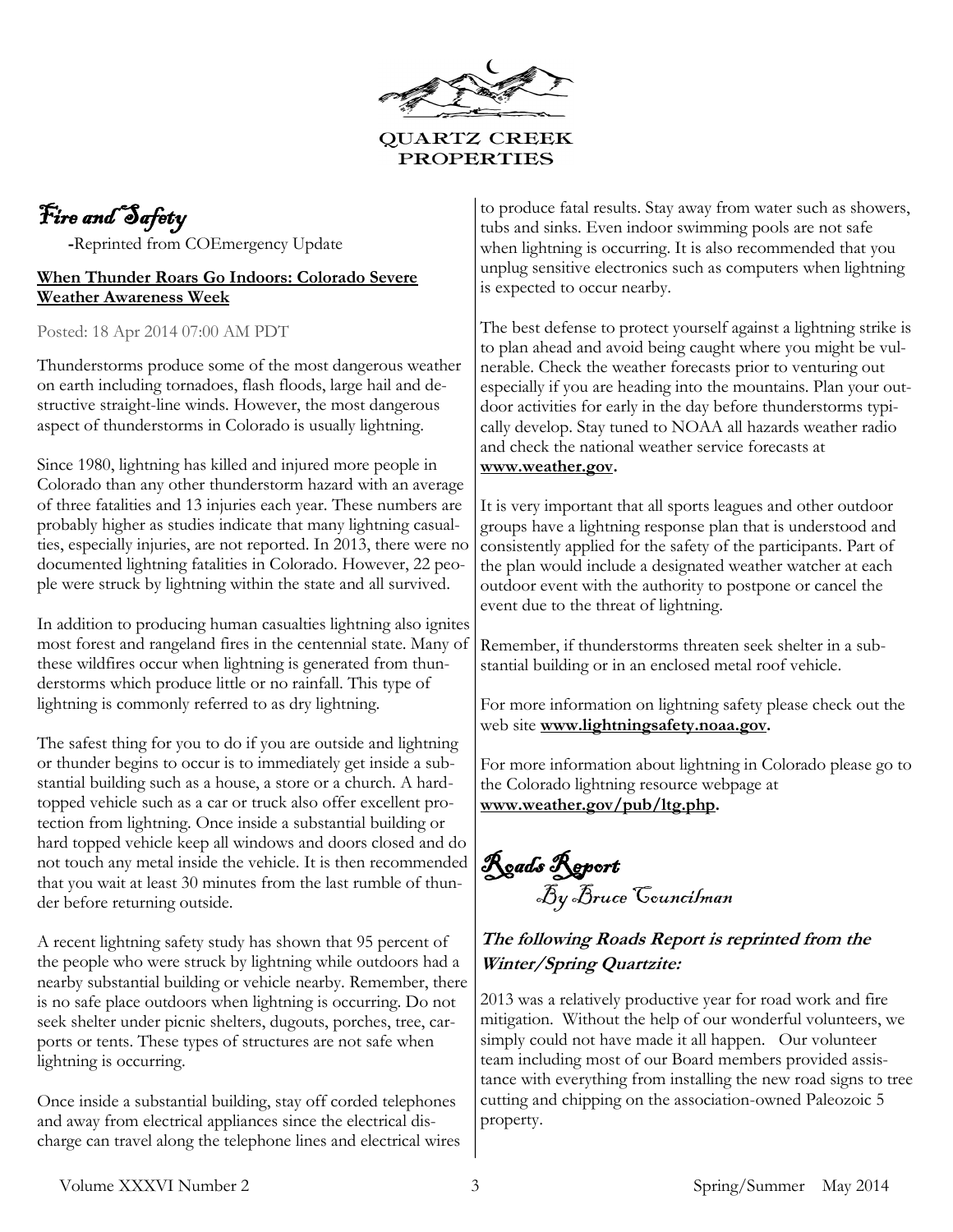

#### **Accomplishments for 2013 included:**

 Hauled and spread tailings on all of North Pond Road. Some minor grading in places remains and will be addressed early this summer.

#### **Contractor \$8,235. Materials donated.**

 Graded Grasshopper Road from Gilmore Spring to the 4 way intersection to eliminate wash boarding.

#### **Contractor \$285.**

- Repaired the Grasshopper Road intersection at Skeleton Gulch and Maggie Roads to improve visibility and access. **Contractor \$1,000.**
- Widened and improved the road to Armstrong Spring from Chicago Park Road to the Loading Station. Some minor grading/crowning will be addressed early this summer.

#### **Contractor \$7,000.**

 Completed clear cutting of trees along the last mile of Fossil View Drive from the Silver Bluff Trail intersection to the QCP boundary in preparation of future widening of that portion of road.

#### **Contractor \$2,200. Note: some of the cost was off-set by Forest Service grant.**

 With the help of many volunteers, we installed CDOT approved standardized road signs at a total of 29 intersections along Chicago Park Road, Grasshopper Road, and Highline Drive. Trees were thinned and brush chipped at several of the sign locations to allow for better visibility. Thanks to all the volunteers who helped with this project over several work days!

#### **Materials \$5,145. Labor by volunteers.**

 With the help of our volunteers, we completed more cutting and chipping on the Association owned Paleozoic 5 property.

#### **No cost, all volunteer work.**

#### **Plans for the 2014 season include:**

- Installing additional standardized road signs along Fossil View Drive, Geneva Loop, North Pond Road, Upper Highline at Terrible Mountain Road, and Lower Charlie's Challenge. We'll need volunteers again this year to help with the installation.
- Completion of the last mile of Fossil View Drive from the Silver Bluff Trail intersection to the National Forest boundary and adding road base tailings along the entire length of Fossil View Drive.
- Touch-up grade and crown the road to the Armstrong

Spring Loading Station and add road base tailings.

- Touch-up grading on the northern Roundabout Loop intersection and where needed along other roads.
- Plans are underway to begin improving Charlie's Challenge road. Prior to commencement, we will be seeking input from all the property owners who either own property directly along the road or need the road for access to their properties. This will be a multi-year project in order to finance the work using annual dues.

I look forward to working together with all of our members to continue improving the safety and enjoyment of our "mountain" and I invite any of our property owners to contact me with any of your concerns and ideas.

Bruce Councilman

Springs Report-Henry Kahanek

We have five developed and functional springs serving the QCP: Armstrong Spring, Gilmore Spring, Pitkin View Spring, Western Star Spring and CP3 Spring. It's in our mutual interest to have a safe and reliable water supply available for QCPOA members and last year, being my first year to open, test and maintain the springs, I recommended to the QCPOA Board that we budget for infrastructure improvement in 2014 in addition to the usual maintenance normally needed in the Spring to repair any damage occurring during the Winter. Development of a spring consists of a collection box, storage tank, and a loading station with interconnecting piping and valves between each. In the Fall, we drain the storage tanks and allow the springs to run free to keep the pipes and storage tanks from freezing. Most of the time we are successful, but sometimes some of the lines freeze or get broken by cattle or wildlife walking over the exposed pipes. The collection box must be constructed so that spring water is collected from the underground source before any surface water has a chance to enter and contaminate the underground source. We test the water each Spring and periodically during the Summer to make sure the water is free of coli forms or E. Coli. The presence of either would indicate surface water contamination at the collection source or contamination in the holding tank.

Both Pitkin View and CP3 have white polyethylene storage tanks and if any of you have water haul tanks made of this material, you probably have experienced the growth of green algae in the water if the tank is exposed to sunlight. Last spring, both Pitkin View and CP3 were full of algae requiring both to be power washed and the algae pumped out. Most of the al-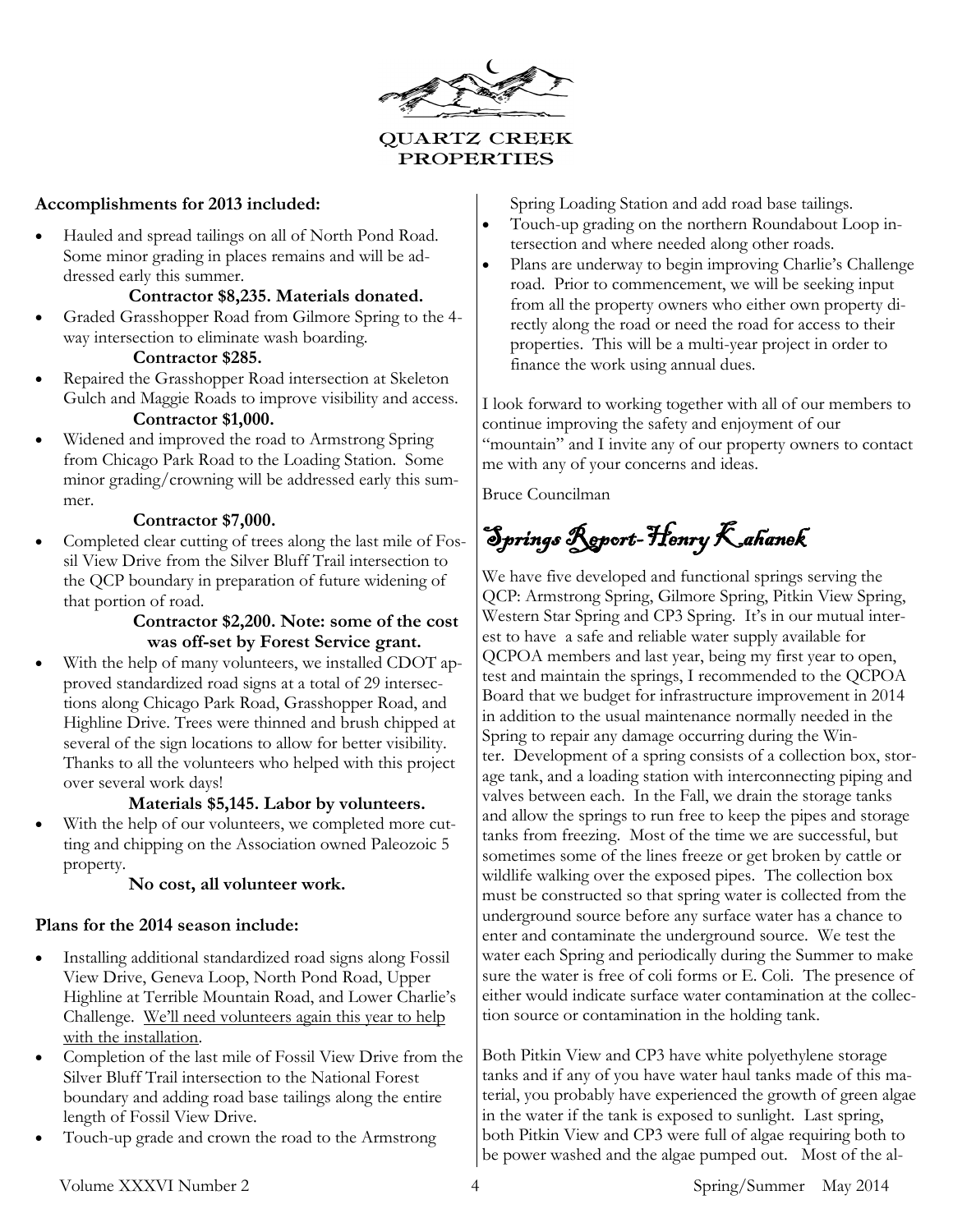

| gae was removed, but it was impossible to remove all of the al-<br>gae and it didn't take long before the stored water was again<br>covered with the green stuff. This doesn't necessarily mean the<br>water is contaminated, but it provides an environment for bacte-<br>ria to grow if any should enter the supply.<br>This summer we plan to purchase and replace the storage tanks<br>at both Pitkin View and CP3 with 1500 gallon tanks made of<br>black or green polyethylene which will keep the algae from<br>growing in the tank. And the interconnecting piping and valves | Items that would be useful include the following:<br>*Exterior siding<br>*Dimensional lumber such as 2x4's, 2x6's, joists, rafters, ply-<br>wood, etc. –These need to be in good useable condition<br>*Finish boards<br>*Crushed stone or gravel for subfloor<br><b>Wire mesh for concrete slab</b><br>*Rebar<br>$*PT$ sill plates<br>*Metal roofing or other roofing material |
|---------------------------------------------------------------------------------------------------------------------------------------------------------------------------------------------------------------------------------------------------------------------------------------------------------------------------------------------------------------------------------------------------------------------------------------------------------------------------------------------------------------------------------------------------------------------------------------|--------------------------------------------------------------------------------------------------------------------------------------------------------------------------------------------------------------------------------------------------------------------------------------------------------------------------------------------------------------------------------|
| will be replaced in the process. The collection box at CP3 is<br>very near the surface and subject to surface water infiltra-<br>tion. We also plan to replace the collection box and replace the<br>interconnecting piping and valves to the storage tank. We are<br>contemplating using the 1500 gallon storage tanks removed<br>from CP3 as an emergency supply of fire suppression water<br>storage near CP3 should it be needed by fire trucks to suppress<br>a fire in the upper claims. The Gilmore Spring has a fire hose<br>connection purpose for the lower claims.         | *Solid wood or metal door/s<br>*One or two windows, also in good condition<br>*Hardware<br>Anything else that could be useful in constructing a storage<br>building<br>If you have any of these items that you are willing to donate,<br>please call or email Terry Davis at 303-618-1795 or<br>QCPOA@comcast.net.                                                             |
| WE NEED YOUR HELP!                                                                                                                                                                                                                                                                                                                                                                                                                                                                                                                                                                    | We also need volunteer labor to help with the construction.<br>If you are unable to donate materials or labor, please con-                                                                                                                                                                                                                                                     |
| We are in need of donations of building materials so that we can<br>construct a 10x12 storage building on the small property the<br>Association owns (Paleozoic 5). The storage building will be<br>used to house Association materials that include numerous road-<br>work signs, posts, tools, and other equipment.                                                                                                                                                                                                                                                                 | sider a monetary donation!<br>Let us know how you would like to see your money used, or you<br>can make an unspecified donation to be used where the Board<br>sees the most urgent need. Any donation you can afford would<br>be another step in our continuing efforts to improve our moun-                                                                                   |
| Do you have any leftover construction materials that you<br>can donate to QCPOA?                                                                                                                                                                                                                                                                                                                                                                                                                                                                                                      | tain and our community.<br>Thank You!<br>Your Board of Directors                                                                                                                                                                                                                                                                                                               |
| (Please detach here and mail with check)                                                                                                                                                                                                                                                                                                                                                                                                                                                                                                                                              |                                                                                                                                                                                                                                                                                                                                                                                |

#### **DONATIONS TO QCPOA**

| SPECIFIED DONATIONS:                   |  |
|----------------------------------------|--|
| Road improvements                      |  |
| Stump removal                          |  |
| Springs                                |  |
| Stocking Pond with Fish                |  |
| New Association 10x12 Storage Building |  |
| Other                                  |  |
| UNSPECIFIED DONATION FOR GENERAL FUND  |  |

Please make checks payable to QCPOA and mail to: QCPOA PO Box 513 Gunnison, CO 81230

TOTAL DONATION ENCLOSED:

Volume XXXVI Number 2 5 5 Spring/Summer May 2014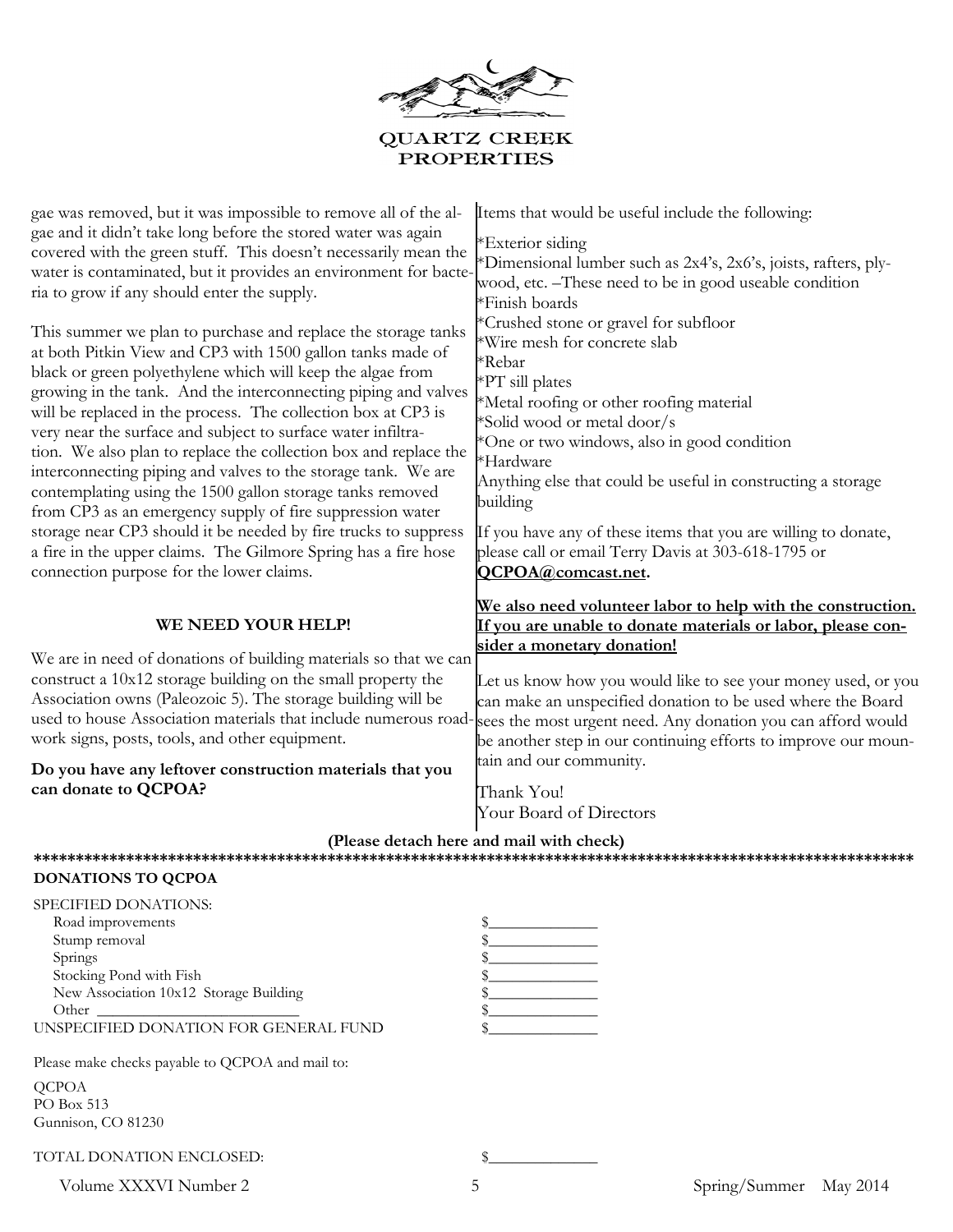

#### **QCPOA PROPOSED BUDGET 2015**

#### Income:

| Dues: (\$170 per property)<br>(assumes 4 non-payers) | 66,980<br>\$   |
|------------------------------------------------------|----------------|
| <b>General Donations</b>                             | \$<br>2,100    |
| Interest                                             | \$<br>25       |
| Assessments-Lien & Foreclosure                       | \$<br>6,000    |
| <b>Construction Impact Fees</b>                      | \$<br>2,500    |
|                                                      |                |
| <b>Specified Donations</b>                           |                |
| <b>Fish Pond Donations</b>                           | \$<br>1,600    |
| Donations for FD                                     | \$<br>550      |
| Roads                                                | \$<br>500      |
| Pond Donations                                       | \$<br>480      |
| <b>Total Specified Donations</b>                     | \$3,130        |
| Carryover from 2013                                  | \$3,000        |
| Total income:                                        | \$83,735       |
| <u>Expenses:</u>                                     |                |
| Accounting                                           | \$<br>1,250    |
| <b>Bank Charges</b>                                  | \$<br>180      |
| Donations (PHCA & FD)                                | \$<br>750      |
| Trash                                                | \$<br>3,000    |
| <b>Board Gas Allowance</b>                           | \$<br>600      |
| Insurance                                            | \$<br>1,700    |
| Legal-General                                        | \$<br>200      |
| Legal-Spring Compliance                              | \$<br>300      |
| Legal-Assessment Expenses                            | \$<br>6,000    |
| Office Expenses                                      | \$<br>400      |
| Postage                                              | \$<br>500      |
| Fences                                               | \$<br>250      |
| Stocking Pond                                        | \$<br>1,600    |
| Road Signs                                           | \$<br>2,000    |
| Roads                                                | \$<br>44,355   |
| Springs                                              | \$<br>500      |
| Tree Projects                                        | \$11,000       |
| <b>Property Taxes</b>                                | \$<br>150      |
| <b>Building Projects</b>                             | \$<br>1,000    |
| Reserve Fund                                         | \$<br>5,000    |
| Contingency                                          | \$<br>3,000    |
| <b>Total Expenses:</b>                               | \$83,735       |
| Net Income                                           | \$<br>$\theta$ |
|                                                      |                |

#### **ROAD CONDITIONS AND SNOWMELT**

UPDATE-5-8-14 by Terry Davis…The spring snowmelt continues to progress somewhat slowly due to cooler spring weather and cold nights. Pitkin is forecast for some snow today. Road conditions are as follows: Grasshopper has been plowed only up to just below No Name water station. No further access via Grasshopper at this time of which I am aware. Chicago Park Road (CPR) has been plowed from the entrance to the 4-way intersection at the top of the meadow. The road is clear and dry up to just above the Western Star water station. Beyond that point, the road is ICE covered and requires 4WD to the 4-way. Silver Bluff (SB) has been plowed BUT is ice covered and slick. Please avoid for at least one week to prevent road damage. Fossil View (FV) has been plowed from the SB intersection to the end at the USFS boundary. This plowing on FV has been done for contractor access. Around June 2nd, we will have tree contractors beginning to complete a large thinning/chipping project AND our roads contractor will be starting a widening project on the last 1 mile of FV. (Expect construction, short delays, and a bit of a mess for the first part of June.) ALL other roads are NOT open yet, including any of Highline, or anything beyond Highline, as well as the first mile of FV to the Silver Bluff intersection. The meadow has about 1-2 feet of snow with a few scattered bare spots beginning to appear. Above the meadow and along FV there are still 2-4 feet-yes 4 feet-of snow on the ground. Although CPR, SB, and part of FV have been plowed, keep in mind that you may not be able to access your driveway yet and your property is likely still deep in snow. I will do additional updates as I receive information and I do plan to drive/hike to my cabin on Memorial Day Weekend and will have more frequent info after that until all the roads are open. As much as I know you all want to get up the mountain, this is the time to have patience if possible.

*This update and future updates from Terry can be found on Facebook at the group QCPOA Pitkin Colorado.*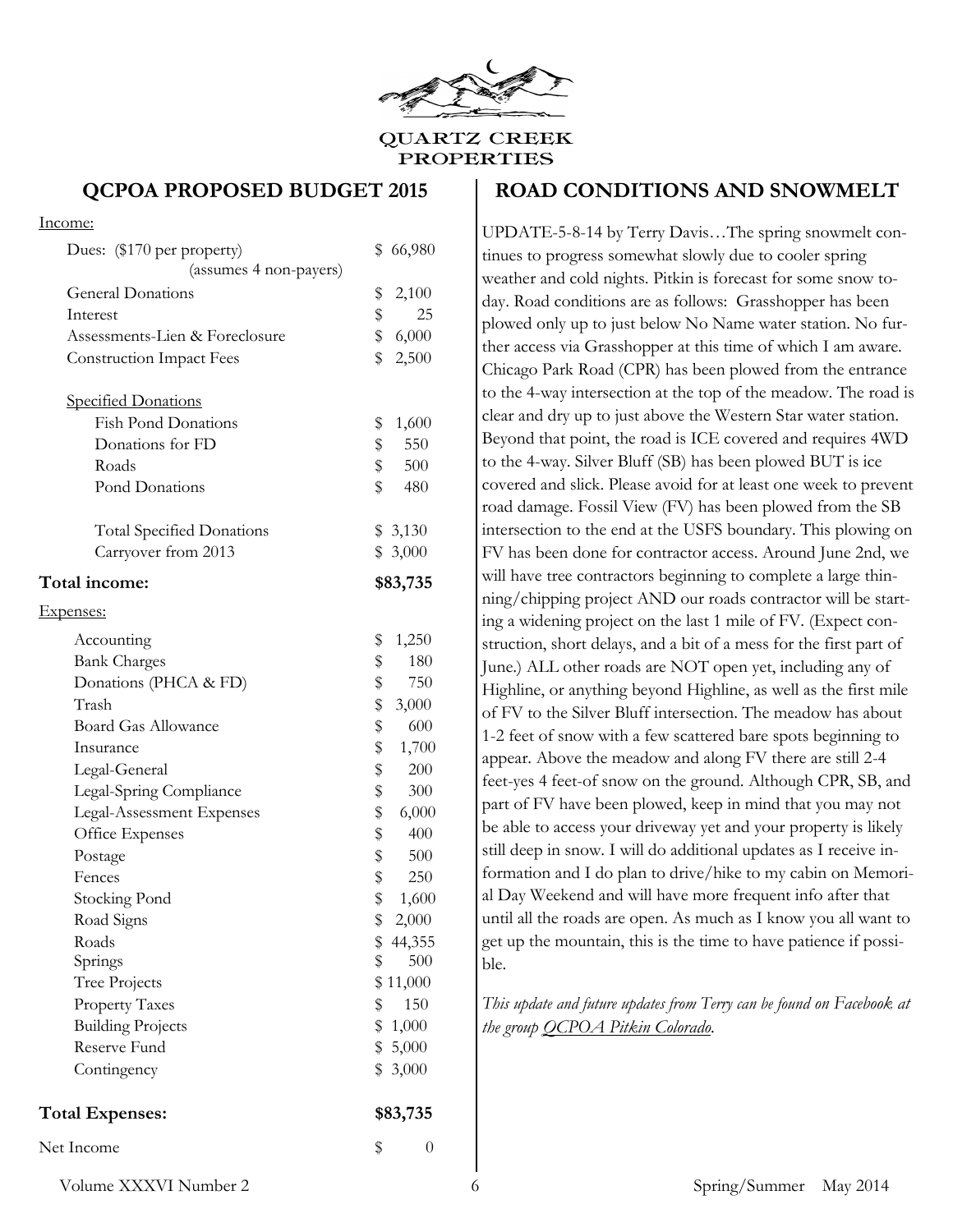

#### **NOTE: Please complete and return either this proxy or the ballot on the reverse side. DO NOT DO BOTH! If both are filled in, only the ballot will be valid.**

#### **Instructions:**

- 1. Fill in all blanks on the proxy **OR** the ballot.
- 2. If designating another member to vote your proxy, be **sure** that they will be attending the meeting in person.
- 3. Your signed proxy or ballot can be brought to the meeting by another person or can be sent in advance of the meeting (**must be received prior to start of meeting**) to:

QCPOA PO Box 39 Pitkin, CO 81241

OR you may email your signed proxy or ballot to **[QCPOA@comcast.net](mailto:QCPOA@comcast.net) prior** to the meeting.

### **Proxy for 2014 Annual Meeting of QCPOA**

The undersigned, being a member of Quartz Creek Property Owners Association, a Colorado nonprofit corporation, appoints:

| Check one:               |                                  |
|--------------------------|----------------------------------|
| __ another QCPOA member_ | Who I know will be in attendance |

(fill in name)

#### **OR**

the Board of Directors

To be my lawful proxy and represent me at the annual meeting of the members of the corporation, and at any adjournment of the meeting, and to vote and act for me on any matter that may come before the meeting and take any other action which I would presumably take if present at the meeting.

|             |        | (print or type) |
|-------------|--------|-----------------|
|             |        | (print or type) |
|             |        |                 |
|             |        |                 |
|             |        |                 |
|             |        |                 |
| (Signature) | (Date) |                 |